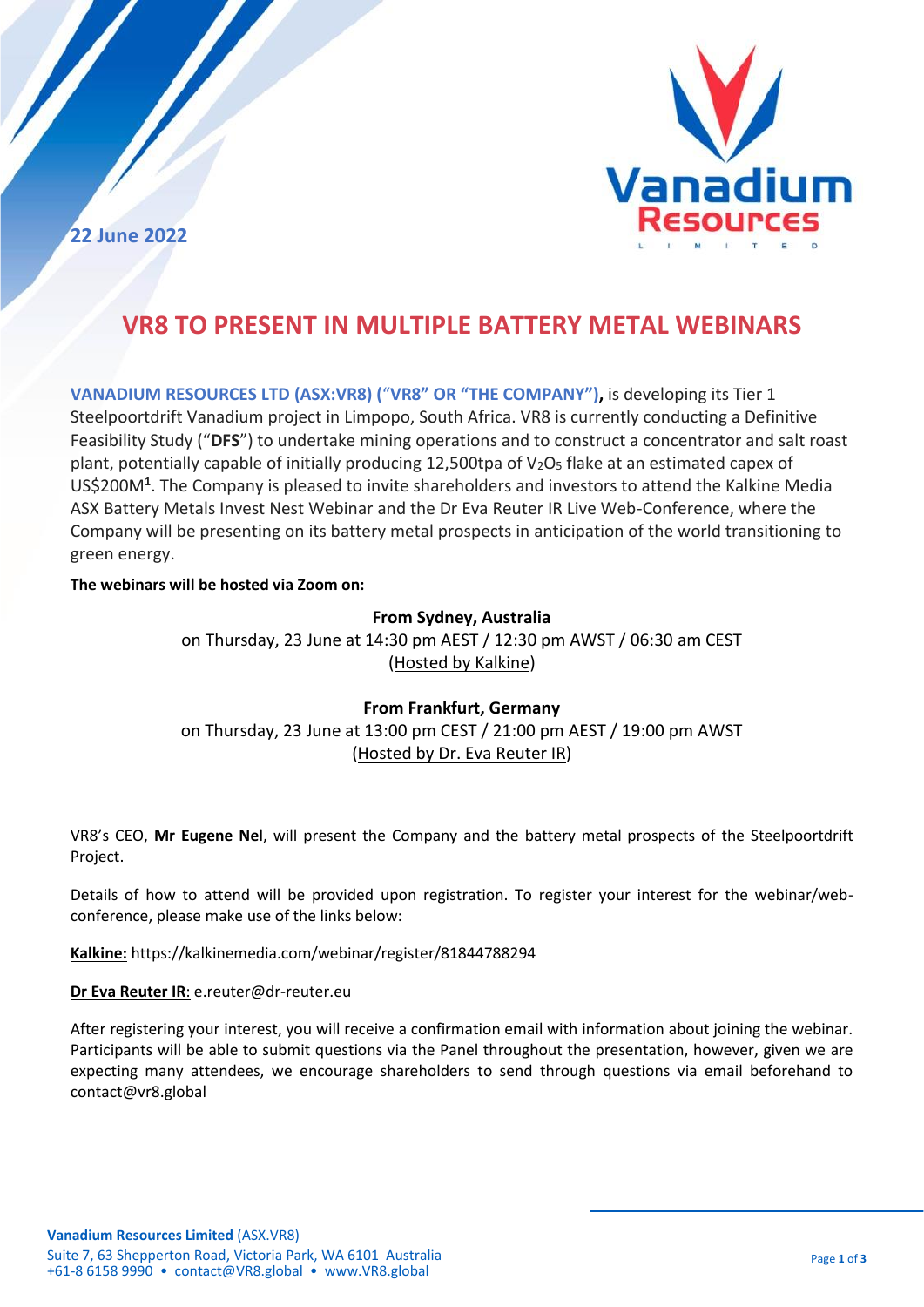

### **Kalkine Webinar Agenda:**

14:30 AEST – 14:35 AEST – Company Intro by James Preston **14:35 AEST – 14:55 AEST – Vanadium Resources Ltd Presentation 14:55 AEST – 15:00 AEST – Q&A Session** 15:00 AEST – 15:20 AEST – Arcadia Minerals Ltd Presentation 15:20 AEST – 15:25 AEST – Q & A Session 15:25 AEST – 15:45 AEST – Raiden Resources Ltd Presentation 15:45 AEST – 15:50 AEST – Q & A Session

**To view a promo video ahead of the Kalkine webinar click** [here](https://www.youtube.com/watch?v=jq0HIrEWXgs) 

#### **Dr. Eva Reuter IR Web-Conference Agenda:**

13:00 CEST – 13:05 CEST - Welcome and short introduction to the topic of battery metals 13:05 CEST – 13:20 CEST – Arcadia Minerals Presentation 13:20 CEST – 13:35 CEST – Evolution Energy Minerals Presentation 13:35 CEST – 13.50 CEST – SunMirror Presentation **13.50 CEST – 14.05 CEST – Vanadium Resources**

*This announcement has been authorised for release by the Board of Vanadium Resources Limited.*

**For further information please contact:** Jurie H. Wessels **Executive Chairman VANADIUM RESOURCES LIMITED**  [jurie@lexrox.co.za](mailto:contact@VR8.global) 

#### **DISCLAIMER**

Some of the statements to be made at the web-conferences described in this announcement may be forward-looking statements. You should be aware that such statements are only predictions and are subject to inherent risks and uncertainties. Those risks and uncertainties include factors and risks specific to the industries in which VR8 operates and proposes to operate as well as general economic conditions, prevailing exchange rates and interest rates and conditions in the financial markets, among other things. Actual events or results may differ materially from the events or results expressed or implied in any forward-looking statement. No forward-looking statement is a guarantee or representation as to future performance or any other future matters, which will be influenced by a number of factors and subject to various uncertainties and contingencies, many of which will be outside VR8's control.

The Company does not undertake any obligation to update publicly or release any revisions to these forward-looking statements to reflect events or circumstances after today's date or to reflect the